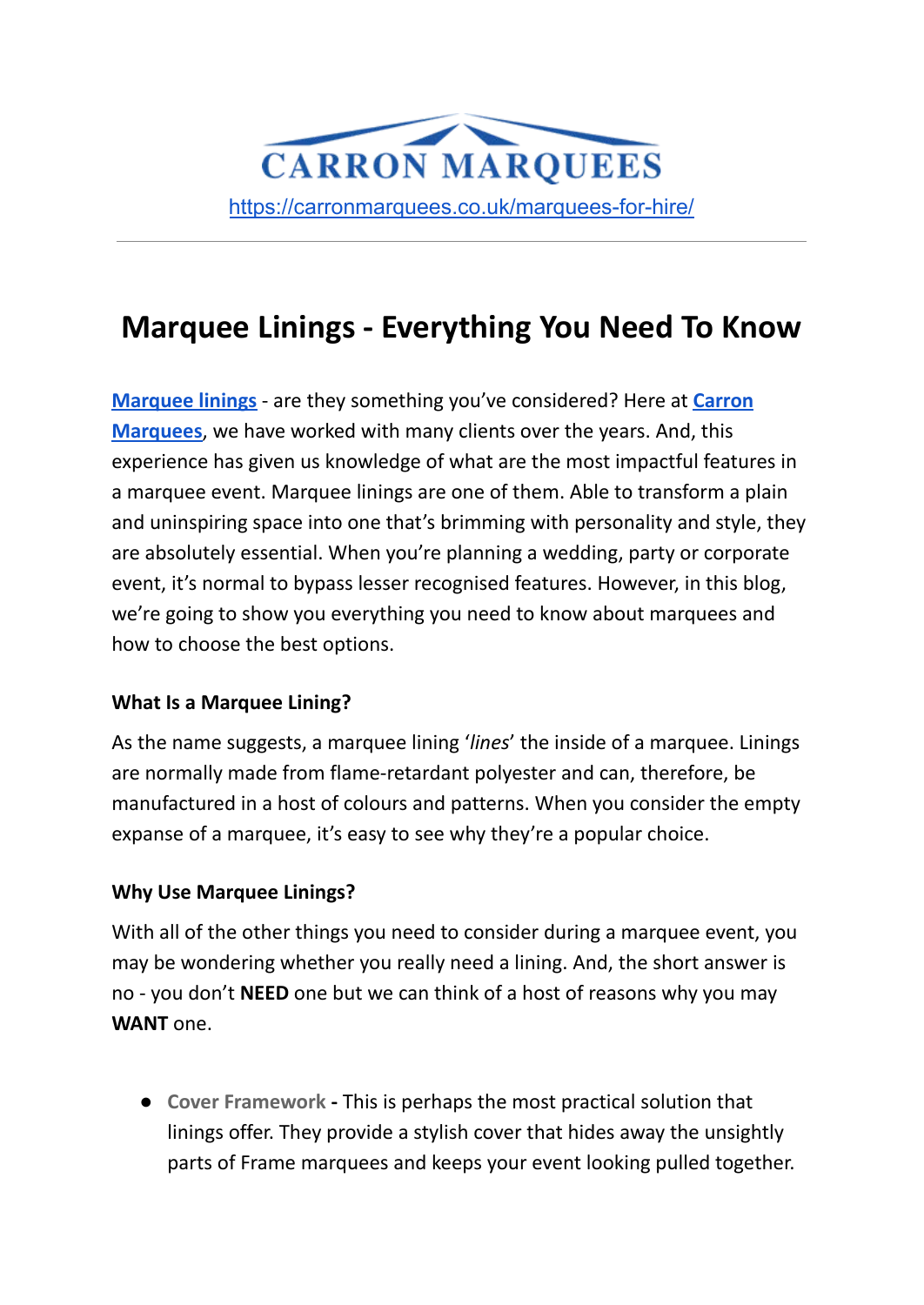- **Enhance a Theme** The beauty of marquees is their ability to be dressed to suit any theme. From the simple through to the extravagant, these plain spaces are perfect for letting your wildest imaginations come true. Marquee linings help to accentuate themes. They come in a wide range of colours, styles and designs that can pull your event together and make everything look more professional.
- **● Solve Common Issues -** Some marquee events depend on dramatic lighting to make an impact. During the day, sunlight flooding through the canvas walls can throw this and weaken the effect of all your hard work. Blackout marquee liners do as the name suggests - they blackout all external light to help you work freely with the space indoors.
- **● Add Additional Lighting -** One of our favourite liners (which we'll discuss more below) are those with in-built LED lighting. They can be used to both add more light and create a breathtaking display that promises to stay in the minds of every single guest.
- **● Range of Styles -** Marquee linings don't just have to be draped around the walls of your marquee. They can be pleated, used on waister walls or crafted into window/ceiling drapes. This variety of styles gives you true flexibility with your event and a simple addition that makes a big impact.
- **● Suitable for Other Venues -** Marquee linings are restricted to this one type of event. We have also had customers in the past hire them for barns, halls or additional venues with the right ceiling heights. This is perfect if you're splitting your event between two locations and want the theme to hold true throughout.

#### **What Options Are Available?**

Technology has allowed the range of marquee linings on the market to expand. This means there is an option out there for everyone, whether you're opting for traditional or modern styles.

#### **Ivory Linings**

A popular option that continues to be the choice for weddings is our ivory marquee linings. Paired with fairy lights, they create a magical scene that fills the room with love. Alternatively, on their own, these linings bring together classic settings easily and allow the focus to be directed to the most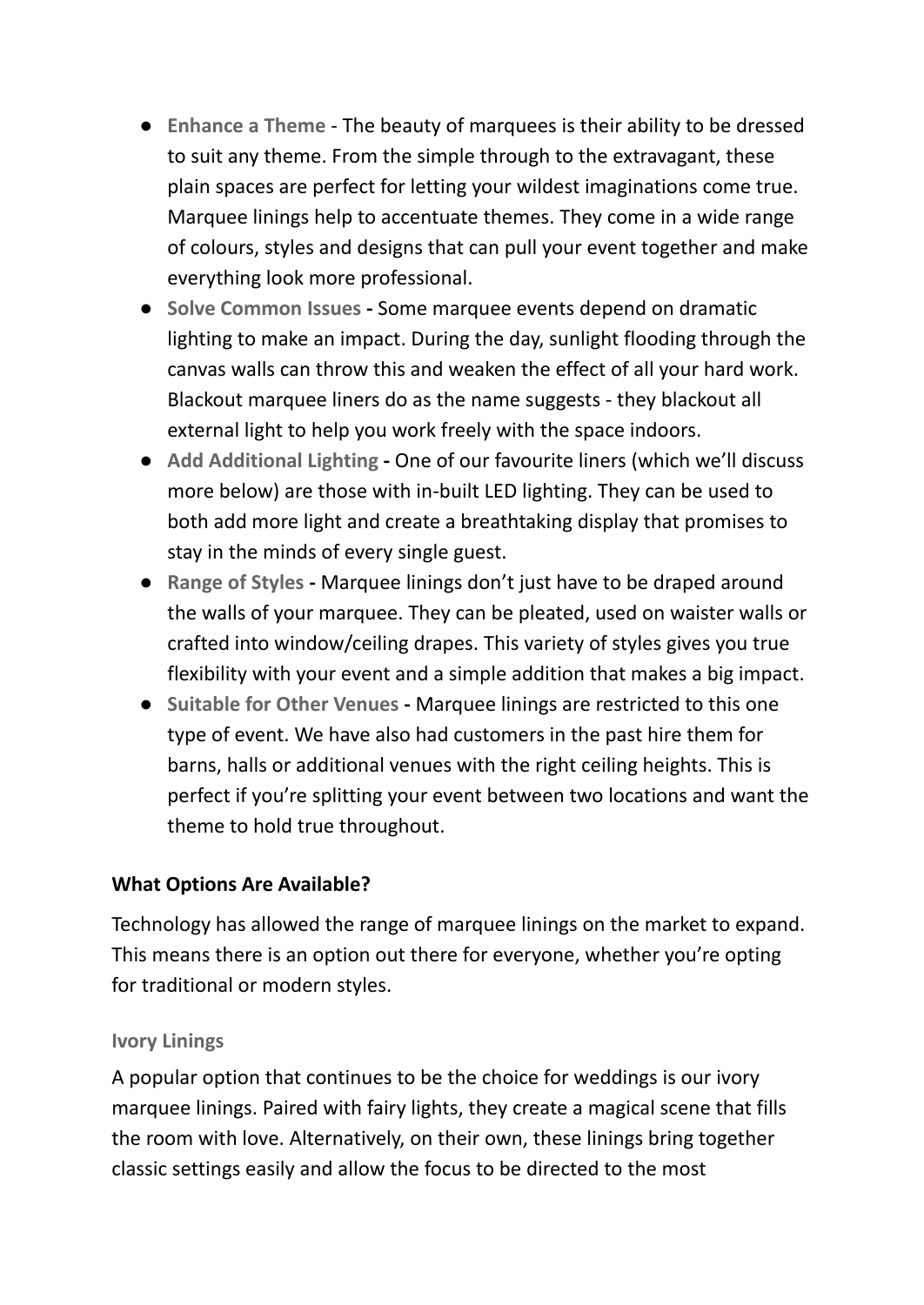appropriate area. All while covering up the framework and creating a cosy environment for every single guest.

## **Coloured Linings**

The most basic (but highly effective) option for marquee linings are still those available in a range of colours. These can be hung in blocks, enveloping your event space in a single colour. Or they can be alternated to include your wedding colours or those of your branding. And, they pair well with other accessories including marquee lighting and decor.

### **Twinkling Linings**

As we mentioned above, our star cloth is a black sheet, punctured with hundreds of twinkling lights. It brings the magic of the night sky into your event and is something to be admired. The lights can be controlled and programmed to twinkly intermittently or shine brightly depending on your needs. And, these linings can be incorporated with other coloured options to give full personalisation options for your needs.

## **Pleated Linings**

Pleated linings are wonderfully traditional. They create a draped look that sits loosely along the marquee frame. As you can imagine, this style is very popular for weddings as it has an undeniable romance in its aesthetics. They can be paired with chandeliers and ornate floral designs to produce events that take your breath away instantly.

## **Choosing the Right Marquee Lining for You**

As with all decisions when it comes to your marquee event, choosing the right linings comes entirely down to personal choice. We would recommend considering the following pointers:

- What is your theme?
- Do you have a specific colour pallet you're working with?
- What ceiling lighting or decorations do you have planned?
- Is it a traditional, modern or contemporary event?
- What will make the biggest impact?